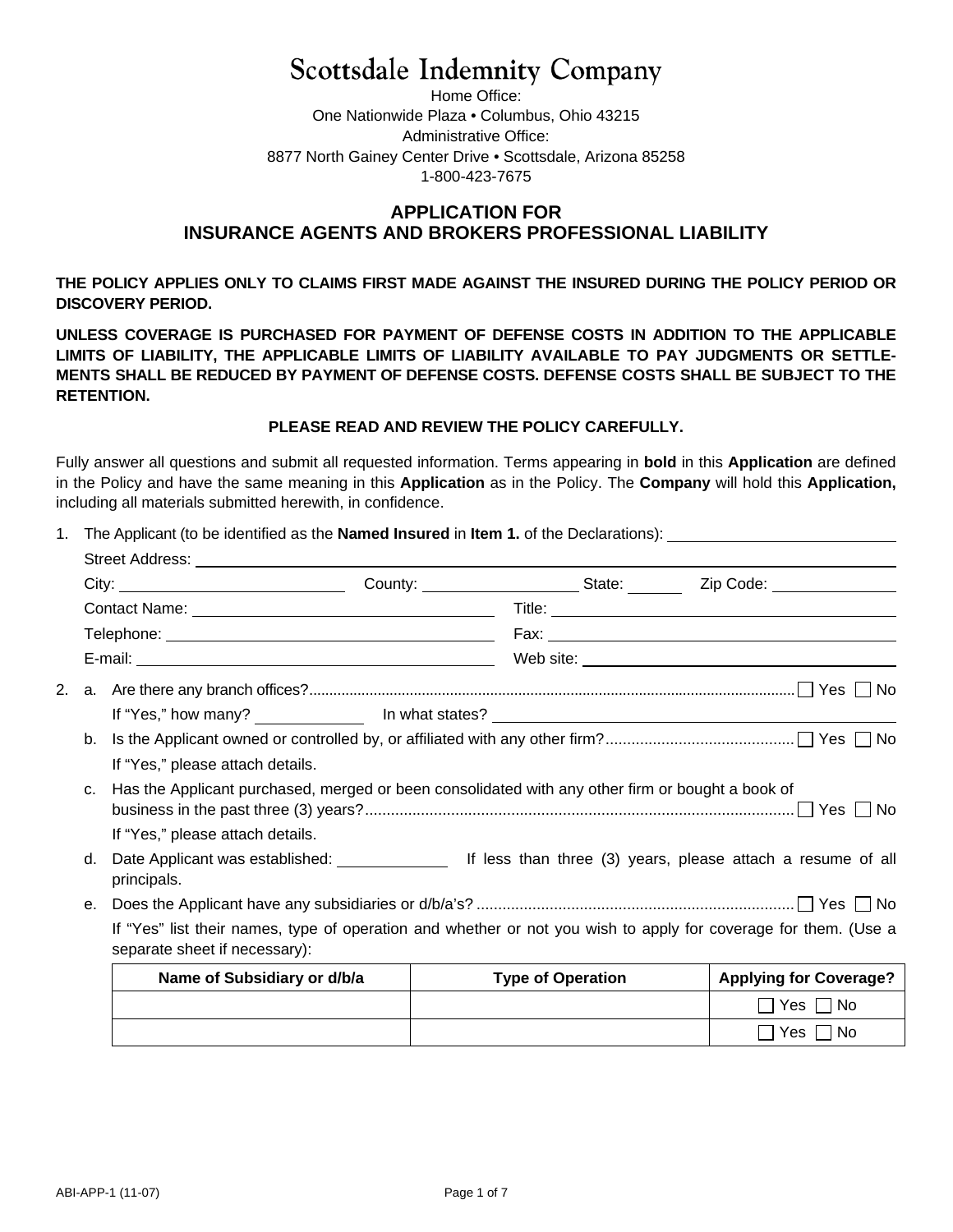3. Please list the percentage of Applicant's business placed in its role as (total must equal 100%):

|       |           | % | Reinsurance Broker/Intermediary | % |
|-------|-----------|---|---------------------------------|---|
|       |           |   | MGA/GA/Program Administrator    | ℅ |
| Other | (Specify) |   |                                 |   |

- 4. a. Does the Applicant anticipate any significant changes in the nature of its operations, or changes of twenty-five percent (25%) or more in the size of its operations, in the next twenty-four (24) months?  $\Box$  Yes  $\Box$  No If "Yes" please attach details.
	- b. Does the Applicant anticipate writing any new lines of coverage in the next twelve (12) months?......  $\Box$  Yes  $\Box$  No If "Yes" please provide details.
- 5. a. Indicate total agency headcount (including you): Of these, indicate how many are:

|                               | <b>Employees</b><br><b>Full Time</b> | <b>1099 Contractor</b><br><b>Full Time</b> | <b>Employees</b><br><b>Part Time</b> | <b>1099 Contractor</b><br><b>Part Time</b> |
|-------------------------------|--------------------------------------|--------------------------------------------|--------------------------------------|--------------------------------------------|
| Licensed Agent or Broker      |                                      |                                            |                                      |                                            |
| Other Management/Professional |                                      |                                            |                                      |                                            |
| Administrative                |                                      |                                            |                                      |                                            |
| Total                         |                                      |                                            |                                      |                                            |

b. List the names of all partners, principals and key employees below (please include yourself):

| <b>Name</b> | Years in<br><b>Insurance</b> | Years<br><b>Licensed</b> | <b>Years with</b><br>Applicant | Professional<br><b>Designation</b> |
|-------------|------------------------------|--------------------------|--------------------------------|------------------------------------|
|             |                              |                          |                                |                                    |
|             |                              |                          |                                |                                    |
|             |                              |                          |                                |                                    |

- c. Is the Applicant a member of any cluster arrangement? .............................................................................. Yes No If "Yes" please provide name of cluster:
- 6. List professional associations to which the Applicant belongs:
- 7. a. Indicate the premium volume and gross insurance commissions and fees paid to the Applicant before any split with others for each of the two (2) most recent years and the estimate for the next twelve (12) months:

| Period/Year                                                                                                  | <b>P&amp;C Premiums</b> | <b>P&amp;C Gross</b><br><b>Comms. &amp; Fees</b> | Life/A&H<br><b>Premiums</b> | <b>Life/A&amp;H Gross</b><br><b>Comms. &amp; Fees</b> |  |  |
|--------------------------------------------------------------------------------------------------------------|-------------------------|--------------------------------------------------|-----------------------------|-------------------------------------------------------|--|--|
|                                                                                                              |                         |                                                  |                             |                                                       |  |  |
|                                                                                                              |                         |                                                  |                             |                                                       |  |  |
|                                                                                                              |                         |                                                  |                             |                                                       |  |  |
| The distribution of the contract of the contract of the contract of the contract of $\sim$ DAO.<br>1:1.10011 |                         |                                                  |                             |                                                       |  |  |

- b. Indicate how many policies the Applicant placed in the past year: P&C \_\_\_\_\_\_\_\_\_\_\_\_\_\_\_\_\_\_\_Life/A&H \_\_\_\_\_
- 8. Indicate and describe the Applicant's non-insurance business revenues for the past two (2) years:

| Year | <b>Non-Insurance Revenue</b> | <b>Source</b> |
|------|------------------------------|---------------|
|      | A.                           |               |
|      | đ<br>м.                      |               |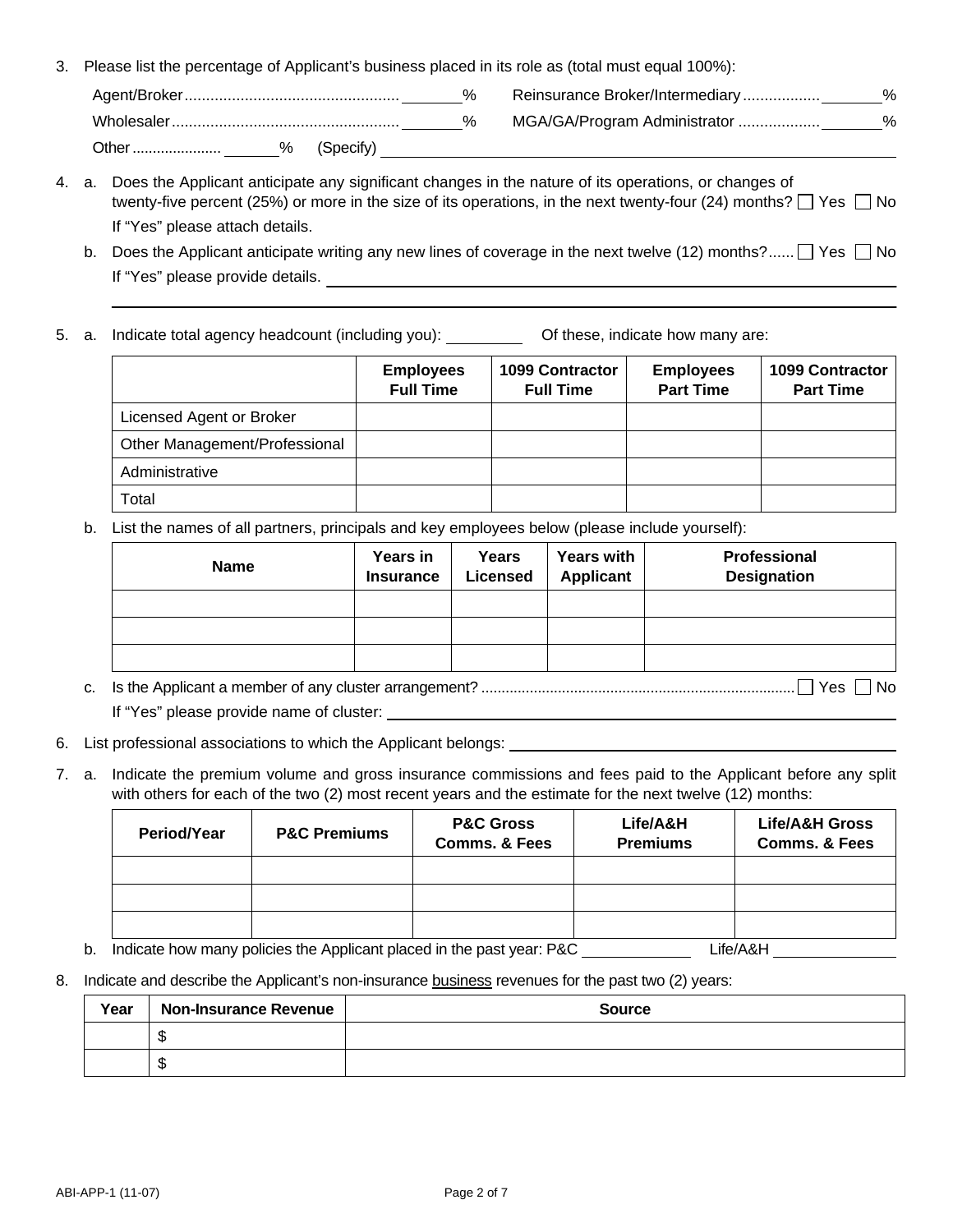9. List all insurers where the Applicant has placed business in the past two (2) years. Use additional sheets if necessary:

|        |    | <b>Insurer</b>                                                                                                                                                                                                                       | <b>Best Rating</b> | Annual<br><b>Premium</b><br><b>Volume</b> | Years<br><b>Represented</b> | <b>Underwriting</b><br><b>Authority?</b> | <b>Lines of Business</b>                                                                                           |  |  |  |  |
|--------|----|--------------------------------------------------------------------------------------------------------------------------------------------------------------------------------------------------------------------------------------|--------------------|-------------------------------------------|-----------------------------|------------------------------------------|--------------------------------------------------------------------------------------------------------------------|--|--|--|--|
|        |    |                                                                                                                                                                                                                                      |                    |                                           |                             | Yes [<br>  No                            |                                                                                                                    |  |  |  |  |
|        |    |                                                                                                                                                                                                                                      |                    |                                           |                             | Yes<br>No                                |                                                                                                                    |  |  |  |  |
|        |    |                                                                                                                                                                                                                                      |                    |                                           |                             | Yes<br>No.                               |                                                                                                                    |  |  |  |  |
|        |    |                                                                                                                                                                                                                                      |                    |                                           |                             | $\blacksquare$<br>Yes  <br>No            |                                                                                                                    |  |  |  |  |
|        |    |                                                                                                                                                                                                                                      |                    |                                           |                             | Yes<br>No.                               |                                                                                                                    |  |  |  |  |
| 10.    |    |                                                                                                                                                                                                                                      |                    |                                           |                             |                                          | a. Does the Applicant derive more than fifteen percent (15%) of its income from any one client?  │ Yes │ No        |  |  |  |  |
|        |    | If "Yes," please attach specifics.                                                                                                                                                                                                   |                    |                                           |                             |                                          |                                                                                                                    |  |  |  |  |
|        | b. | income derived from each: <u>contract and contract and contract and contract and contract and contract and contract and contract and contract and contract and contract and contract and contract and contract and contract and </u> |                    |                                           |                             |                                          | If "Yes," please list the industries and/or specialties and indicate the approximate percentage of the Applicant's |  |  |  |  |
| 11. a. |    | Indicate the Applicant's commission derived from each of the following in the past twelve (12) months:                                                                                                                               |                    |                                           |                             |                                          |                                                                                                                    |  |  |  |  |
|        |    |                                                                                                                                                                                                                                      |                    |                                           |                             |                                          |                                                                                                                    |  |  |  |  |
|        | b. |                                                                                                                                                                                                                                      |                    |                                           |                             |                                          |                                                                                                                    |  |  |  |  |
| 12.    |    | Indicate if the Applicant provides the following services:                                                                                                                                                                           |                    |                                           |                             |                                          |                                                                                                                    |  |  |  |  |
|        | a. |                                                                                                                                                                                                                                      |                    |                                           |                             |                                          |                                                                                                                    |  |  |  |  |
|        |    |                                                                                                                                                                                                                                      |                    |                                           |                             |                                          |                                                                                                                    |  |  |  |  |
|        |    |                                                                                                                                                                                                                                      |                    |                                           |                             |                                          |                                                                                                                    |  |  |  |  |
|        | b. |                                                                                                                                                                                                                                      |                    |                                           |                             |                                          |                                                                                                                    |  |  |  |  |
|        | с. |                                                                                                                                                                                                                                      |                    |                                           |                             |                                          |                                                                                                                    |  |  |  |  |
|        | d. |                                                                                                                                                                                                                                      |                    |                                           |                             |                                          |                                                                                                                    |  |  |  |  |
|        | е. |                                                                                                                                                                                                                                      |                    |                                           |                             |                                          |                                                                                                                    |  |  |  |  |
|        |    |                                                                                                                                                                                                                                      |                    |                                           |                             |                                          |                                                                                                                    |  |  |  |  |
| 13.    |    | In the past three (3) years, has the Applicant:                                                                                                                                                                                      |                    |                                           |                             |                                          |                                                                                                                    |  |  |  |  |
|        |    | a. Discontinued any program or class of business that accounted for more than ten percent (10%) of                                                                                                                                   |                    |                                           |                             |                                          |                                                                                                                    |  |  |  |  |
|        | b. |                                                                                                                                                                                                                                      |                    |                                           |                             |                                          |                                                                                                                    |  |  |  |  |
|        | с. |                                                                                                                                                                                                                                      |                    |                                           |                             |                                          |                                                                                                                    |  |  |  |  |
|        | d. | Established, managed or referred clients to any Professional Employer Organization (PEO)?□ Yes □ No                                                                                                                                  |                    |                                           |                             |                                          |                                                                                                                    |  |  |  |  |
|        | е. |                                                                                                                                                                                                                                      |                    |                                           |                             |                                          | Established or managed any risk bearing entity including any risk retention group or captive? $\Box$ Yes $\Box$ No |  |  |  |  |
|        |    | If "Yes" to any of the above, please attach specifics.                                                                                                                                                                               |                    |                                           |                             |                                          |                                                                                                                    |  |  |  |  |
| 14.    | а. | Has the Applicant had any agency contracts cancelled by any insurer for reasons other than lack                                                                                                                                      |                    |                                           |                             |                                          |                                                                                                                    |  |  |  |  |
|        |    | If "Yes," please attach details                                                                                                                                                                                                      |                    |                                           |                             |                                          |                                                                                                                    |  |  |  |  |
|        | b. | Has the Applicant exercised any extended reporting period coverage under any previous                                                                                                                                                |                    |                                           |                             |                                          |                                                                                                                    |  |  |  |  |
|        |    | If "Yes," please attach details.                                                                                                                                                                                                     |                    |                                           |                             |                                          |                                                                                                                    |  |  |  |  |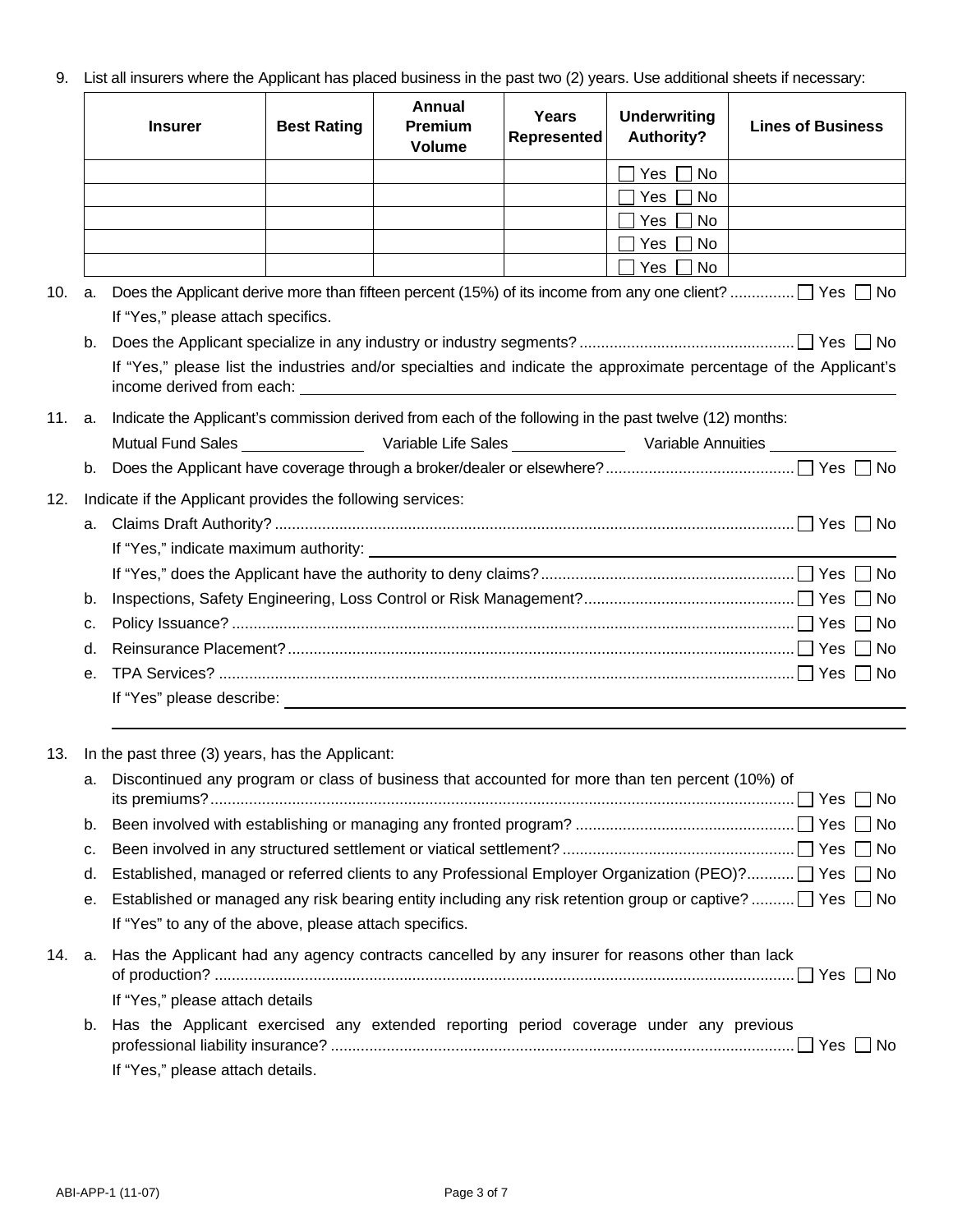# 15. Please indicate the percentage of total premium volume from the following:

# (Total of all sections combined must equal 100%)

#### **Personal Lines:**

|                                                                                                                                                                                                                                                               | Homeowners | % |               |
|---------------------------------------------------------------------------------------------------------------------------------------------------------------------------------------------------------------------------------------------------------------|------------|---|---------------|
|                                                                                                                                                                                                                                                               |            |   |               |
| <b>Commercial Lines:</b>                                                                                                                                                                                                                                      |            |   |               |
|                                                                                                                                                                                                                                                               |            |   |               |
|                                                                                                                                                                                                                                                               |            |   |               |
|                                                                                                                                                                                                                                                               | %          |   | $\frac{0}{0}$ |
|                                                                                                                                                                                                                                                               | %          |   | $\frac{0}{0}$ |
|                                                                                                                                                                                                                                                               |            |   |               |
|                                                                                                                                                                                                                                                               |            |   |               |
|                                                                                                                                                                                                                                                               |            |   |               |
|                                                                                                                                                                                                                                                               |            |   |               |
| <b>Group Life/Accident &amp; Health:</b>                                                                                                                                                                                                                      |            |   |               |
|                                                                                                                                                                                                                                                               |            |   |               |
|                                                                                                                                                                                                                                                               | $\%$       |   | $\frac{0}{0}$ |
|                                                                                                                                                                                                                                                               | %          |   | $\frac{0}{0}$ |
|                                                                                                                                                                                                                                                               |            |   |               |
|                                                                                                                                                                                                                                                               |            |   |               |
| <b>Individual Life/Accident &amp; Health:</b>                                                                                                                                                                                                                 |            |   |               |
|                                                                                                                                                                                                                                                               |            |   |               |
|                                                                                                                                                                                                                                                               | $\%$       |   |               |
|                                                                                                                                                                                                                                                               | %          |   |               |
|                                                                                                                                                                                                                                                               | $\%$       |   | $\%$          |
|                                                                                                                                                                                                                                                               | %          |   | %             |
|                                                                                                                                                                                                                                                               |            |   |               |
| 16. Does the Applicant:                                                                                                                                                                                                                                       |            |   |               |
| а.                                                                                                                                                                                                                                                            |            |   |               |
| b.                                                                                                                                                                                                                                                            |            |   |               |
| с.                                                                                                                                                                                                                                                            |            |   |               |
| d.                                                                                                                                                                                                                                                            |            |   |               |
| е.                                                                                                                                                                                                                                                            |            |   |               |
| f.                                                                                                                                                                                                                                                            |            |   |               |
| g.                                                                                                                                                                                                                                                            |            |   |               |
| 17. Has the Applicant or any owner, director, officer, employee, partner or independent contractor of the<br>Applicant ever been the subject of a disciplinary action, investigation or complaint as a result of any<br>If "Yes," please attach full details. |            |   |               |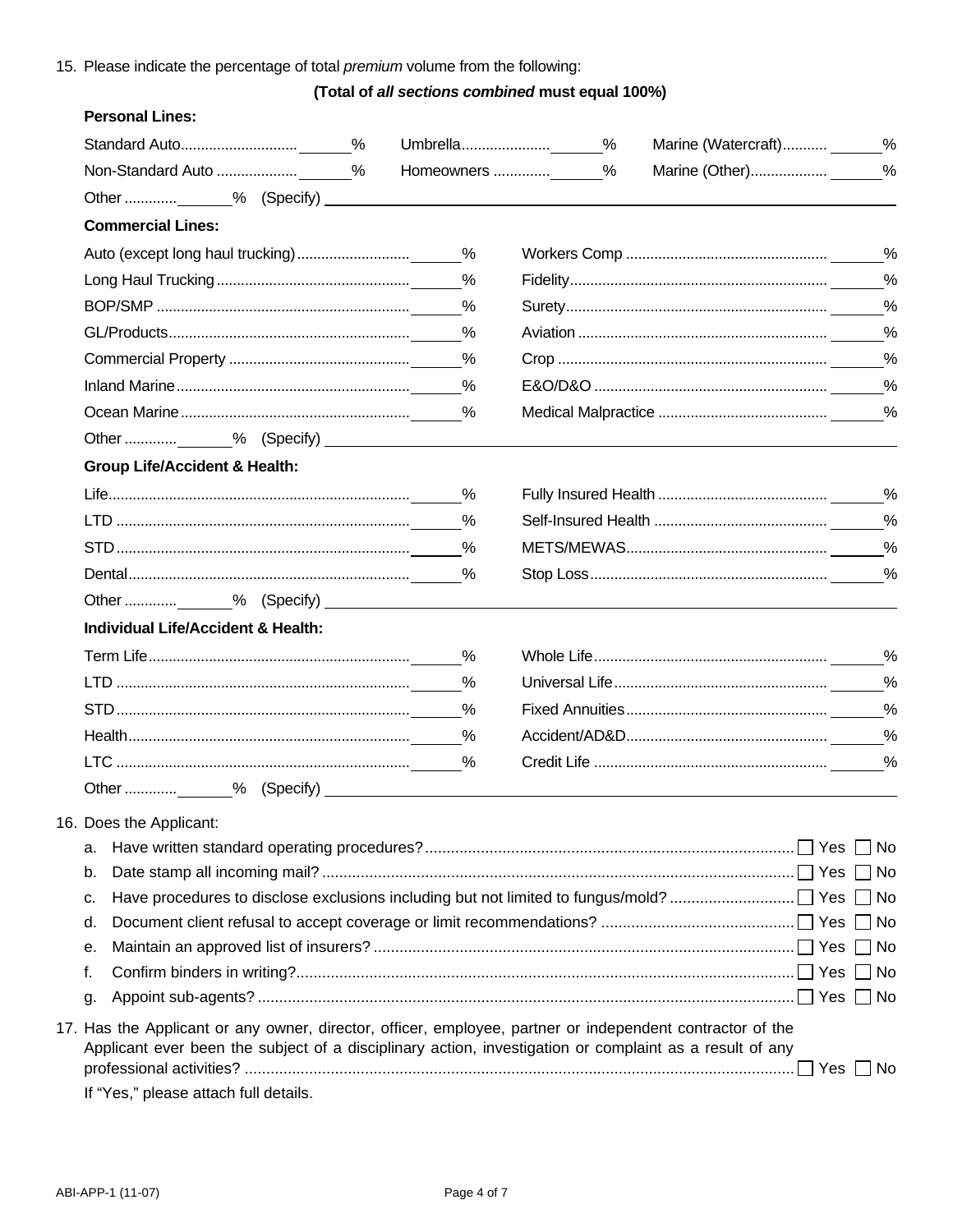| 18. Does any owner, director, officer, employee, partner or independent contractor of the Applicant have<br>knowledge or information of any act, error or omission which might reasonably be expected to give rise                                                                                                                                                                                                                                                                                 |                                                                                                                    |                            |                   |         |  |  |
|----------------------------------------------------------------------------------------------------------------------------------------------------------------------------------------------------------------------------------------------------------------------------------------------------------------------------------------------------------------------------------------------------------------------------------------------------------------------------------------------------|--------------------------------------------------------------------------------------------------------------------|----------------------------|-------------------|---------|--|--|
| If "Yes," please attach full details and advise whether or not it has been reported to any insurer.                                                                                                                                                                                                                                                                                                                                                                                                |                                                                                                                    |                            |                   |         |  |  |
| 19. Have there been any claims, lawsuits, demands, or threat of legal action against the Applicant or any<br>owner, director, officer, employee, partner or independent contractor in the last five (5) years?<br>$\Box$ Yes $\Box$ No<br>If "Yes," how many?                                                                                                                                                                                                                                      |                                                                                                                    |                            |                   |         |  |  |
|                                                                                                                                                                                                                                                                                                                                                                                                                                                                                                    | Please attach full details including a brief description, date, and amounts sought, paid and/or reserved.          |                            |                   |         |  |  |
|                                                                                                                                                                                                                                                                                                                                                                                                                                                                                                    |                                                                                                                    |                            |                   |         |  |  |
|                                                                                                                                                                                                                                                                                                                                                                                                                                                                                                    | If "Yes," provide the following for its three most recent policies:                                                |                            |                   |         |  |  |
| <b>Expiration Date</b>                                                                                                                                                                                                                                                                                                                                                                                                                                                                             | <b>Name of Insurer</b>                                                                                             | <b>Limits of Liability</b> | <b>Deductible</b> | Premium |  |  |
|                                                                                                                                                                                                                                                                                                                                                                                                                                                                                                    |                                                                                                                    |                            |                   |         |  |  |
|                                                                                                                                                                                                                                                                                                                                                                                                                                                                                                    |                                                                                                                    |                            |                   |         |  |  |
|                                                                                                                                                                                                                                                                                                                                                                                                                                                                                                    |                                                                                                                    |                            |                   |         |  |  |
|                                                                                                                                                                                                                                                                                                                                                                                                                                                                                                    | Retroactive date or length of time coverage has been continuously in force: _______________________                |                            |                   |         |  |  |
|                                                                                                                                                                                                                                                                                                                                                                                                                                                                                                    | 21. Limits of Liability Desired: \$_______________ each Claim                                                      |                            |                   |         |  |  |
|                                                                                                                                                                                                                                                                                                                                                                                                                                                                                                    | \$___________________ in the aggregate all Claims                                                                  |                            |                   |         |  |  |
|                                                                                                                                                                                                                                                                                                                                                                                                                                                                                                    | The Applicant may apply for, but may not be offered, defense costs in addition to the above limits.                |                            |                   |         |  |  |
|                                                                                                                                                                                                                                                                                                                                                                                                                                                                                                    | 22. Deductible Desired: $\Box$ \$1,000 $\Box$ \$2,500 $\Box$ \$5,000 $\Box$ \$10,000 $\Box$ \$25,000 $\Box$ Other: |                            |                   |         |  |  |
| The Applicant may apply for, but may not be offered, a deductible applying to damages only. Please                                                                                                                                                                                                                                                                                                                                                                                                 |                                                                                                                    |                            |                   |         |  |  |
| The person signing this Application declares that to the best of his or her knowledge the statements set forth herein and<br>the information in the materials submitted herewith are true and correct and that reasonable efforts have been made to<br>obtain sufficient information from all proposed Insureds to facilitate the proper and accurate completion of this<br>Application for the proposed policy. Signing this Application does not bind the undersigned to purchase the insurance, |                                                                                                                    |                            |                   |         |  |  |

It is agreed by all concerned that the particulars and statements contained in this **Application** are true and shall be deemed material to the decision of the **Company** to issue the insurance. The undersigned agree that if after the date of this **Application** and prior to the effective date of any policy based on this **Application,** any occurrence, event or other circumstance should render any of the information contained in this **Application** inaccurate or incomplete, then the undersigned shall notify the **Company** of such occurrence, event or circumstance and shall provide the **Company** with information that would compete, update or correct such information. In such event, the **Company** in its sole discretion may modify or withdraw any outstanding quotation.

The **Company** shall maintain this **Application** on file, including material submitted therewith, which shall be considered to be physically attached to and part of the Policy, if issued.

The information requested in this **Application** is for underwriting purposes only and does not constitute notice to the **Company** under any policy of a **Claim** or potential claim. All such notices must be submitted to the **Company** pursuant to the terms of the Policy, if and when issued.

## **PLEASE SIGN THIS APPLICATION WHERE INDICATED FOLLOWING THE NOTICES BELOW.**

but this **Application** shall be the basis of the contract should a policy be issued.

**Notice to Arizona Applicants:** For your protection, Arizona law requires the following statement to appear on this form. Any person who knowingly presents a false or fraudulent claim for payment of a loss is subject to civil and criminal penalties.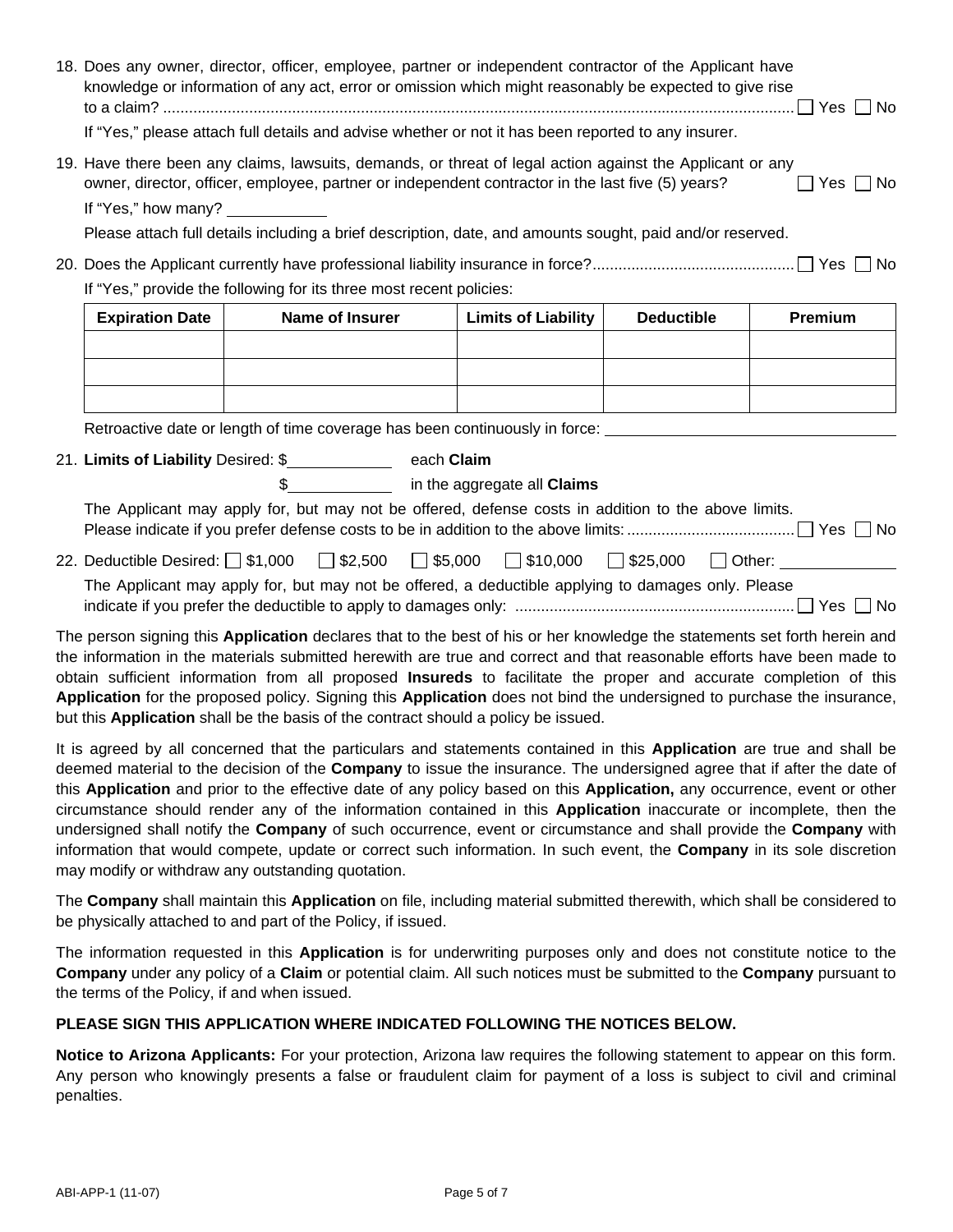**Notice to Arkansas Applicants:** Any person who knowingly presents a false or fraudulent claim for payment of a loss or benefit or knowingly presents false information in an application for insurance is guilty of a crime and may be subject to fines and confinement in prison.

**Notice to Colorado Applicants:** It is unlawful to knowingly provide false, incomplete, or misleading facts or information to an insurance company for the purpose of defrauding or attempting to defraud the company. Penalties may include imprisonment, fines, denial of insurance and civil damages. Any insurance company or agent of an insurance company who knowingly provides false, incomplete, or misleading facts or information to a policy holder or claimant for the purpose of defrauding or attempting to defraud the policyholder or claimant with regard to a settlement or award payable from insurance proceeds shall be reported to the Colorado Division of Insurance within the Department of Regulatory Agencies.

**Notice to District of Columbia Applicants:** WARNING: It is a crime to provide false or misleading information to an insurer for the purpose of defrauding the insurer or any other person. Penalties include imprisonment and/or fines. In addition, an insurer may deny insurance benefits if false information materially related to a claim was provided by the applicant.

**Notice to Florida Applicants:** Any person who knowingly and with intent to injure, defraud, or deceive any insurer files a statement of claim or an application containing any false, incomplete, or misleading information is guilty of a felony in the third degree.

**Notice to Kentucky Applicants:** Any person who knowingly and with intent to defraud any insurance company or other person files a statement of claim containing materially false information concerning any fact material thereto commits a fraudulent insurance act, which is a crime.

**Notice to Louisiana Applicants:** Any person who knowingly presents a false or fraudulent claim for payment of a loss or benefit or knowingly presents false information in an application for insurance is guilty of a crime and may be subject to fines and confinement in prison.

**Notice to Maine Applicants:** It is a crime to knowingly provide false, incomplete or misleading information to an insurance company for the purpose of defrauding the company. Penalties may include imprisonment, fines or a denial of insurance benefits.

**Notice to New Jersey Applicants:** Any person who includes any false or misleading information on an application for an insurance policy is subject to criminal and civil penalties.

**Notice to New Mexico Applicants:** Any person who knowingly presents a false or fraudulent claim for payment of a loss or benefit or knowingly presents false information in an application for insurance is guilty of a crime and may be subject to civil fines and criminal penalties.

**Notice to Ohio Applicants:** Any person who, with intent to defraud or knowing that he is facilitating a fraud against an insurer, submits an application or files a claim containing a false or deceptive statement is guilty of insurance fraud.

**Notice to Oklahoma Applicants:** WARNING: Any person who knowingly, and with intent to injure, defraud or deceive any insurer, makes any claim for the proceeds of an insurance policy containing any false, incomplete or misleading information is guilty of a felony.

**Notice to Pennsylvania Applicants:** Any person who, knowingly and with intent to defraud any insurance company or other person, files an application for insurance or statement of claim containing any materially false information or conceals, for the purpose of misleading, information concerning any fact material thereto, commits a fraudulent insurance act, which is a crime and subjects such person to criminal and civil penalties.

**Notice to Tennessee and Washington Applicants:** It is a crime to knowingly provide false, incomplete or misleading information to an insurance company for the purpose of defrauding the company. Penalties include imprisonment, fines and denial of insurance benefits.

**Notice to Virginia Applicants:** It is a crime to knowingly provide false, incomplete or misleading information to an insurance company for the purpose of defrauding the company. Penalties include imprisonment, fines and denial of insurance benefits.